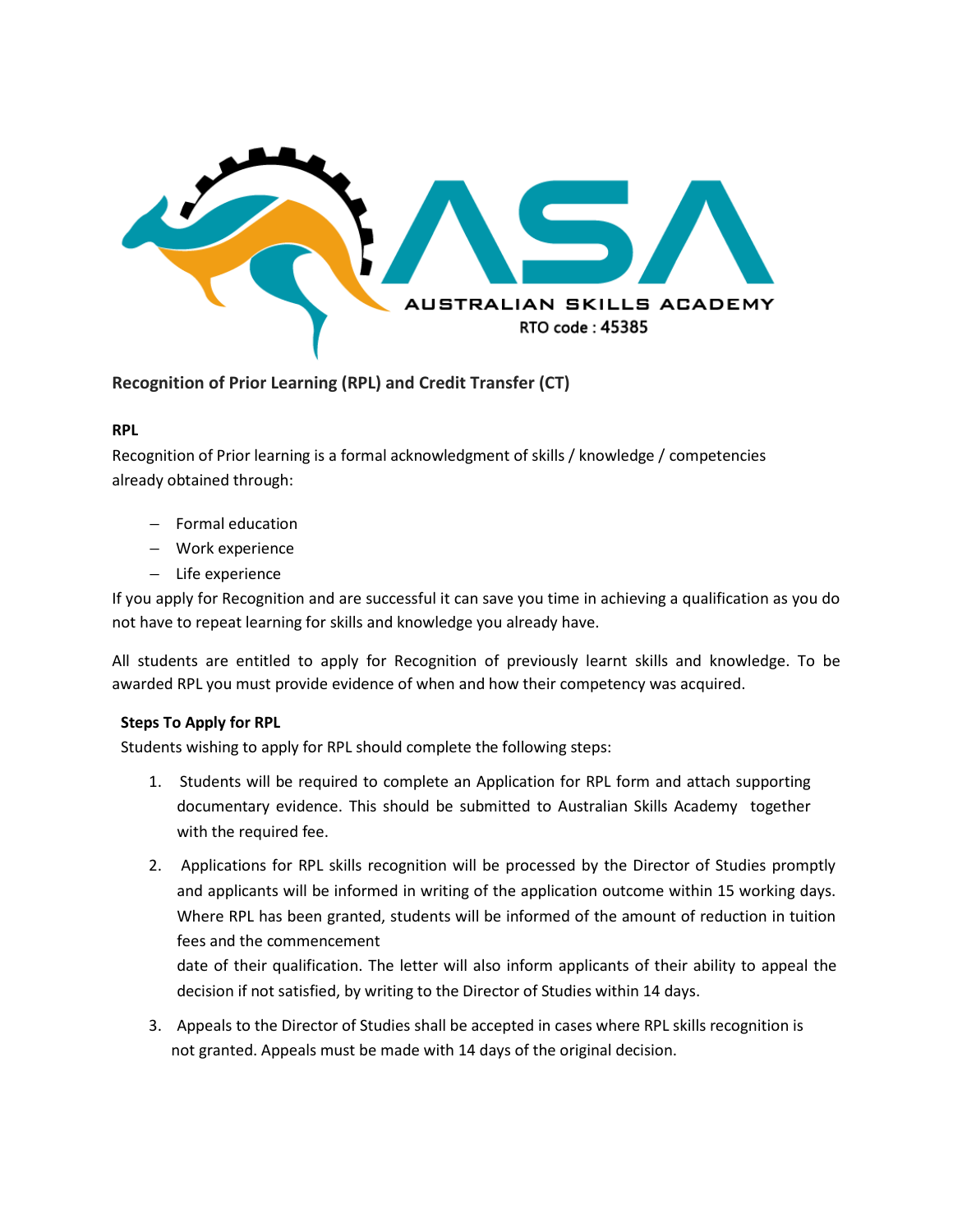# **Credit Transfer (CT)**

Australian Skills Academy acknowledges the requirement as a Registered Training Organisation to recognise the awards issued by other RTOs. This is limited to outcomes that are drawn from the national skills framework being units of competence awarded and accurately identified in statements of attainment and qualifications.

### **What is credit transfer?**

Credit transfer is the recognition of learning achieved through formal education and training. Under the RTO Standards 2015, qualifications and statements of attainment issued by any RTO are to be accepted and recognised by all other RTOs. Credit transfer allows a student to be awarded a unit of competence based on successful completion of the unit which has been previously awarded.

# **Procedure of Credit Transfer (CT) Applications**

The Director of Studies shall manage student Credit Transfers. Students wishing to apply for CT should complete the following steps:

- Complete an Application for Credit Transfer Form which is available from Student Administration at the RTO and lodge the application along with evidence to support the application. Qualifications and Statements of Attainment issued by other RTOs must be originals or appropriately certified copies of the originals.
- The Director of Studies will review the Credit Transfer application form and note on the form whether the units applied for are approved or not.
- Where the units of competence do not align with the units of competence requested, further information is to be sought in the form of Training Package mapping guides or purchasing guides.
- Applicants are advised of the decision in a Credit Transfer Letter within ten working days. The letter will also inform applicants of their ability to appeal the decision if not satisfied, by writing to the Director of Studies.
- Appeals to the Director of Studies shall be accepted in cases where the applicant is not satisfied with the decision. Appeals must be made with 14 days of the original decision.
- 6. The completed credit transfer application form must be signed by the student and the Australian Skills Academy Director of Studies (or delegate) and retained on the student's file at Australian Skills Academy . A copy of the Credit Transfer Application Form and the Letter are placed in the individual student's file. A further copy is placed in the Credit Transfer Folder and stored in Student Administration.

# **Fees for RPL or CT**

Under the Smart and Skilled Program your Student Fees will be adjusted if you are granted RPL or Credit Transfer for any units in the Training Program. If you apply for, and are granted, RPL or CT before enrolment this will be inputted to the Fee Calculator and the fee you are charged will be reduced. If RPL